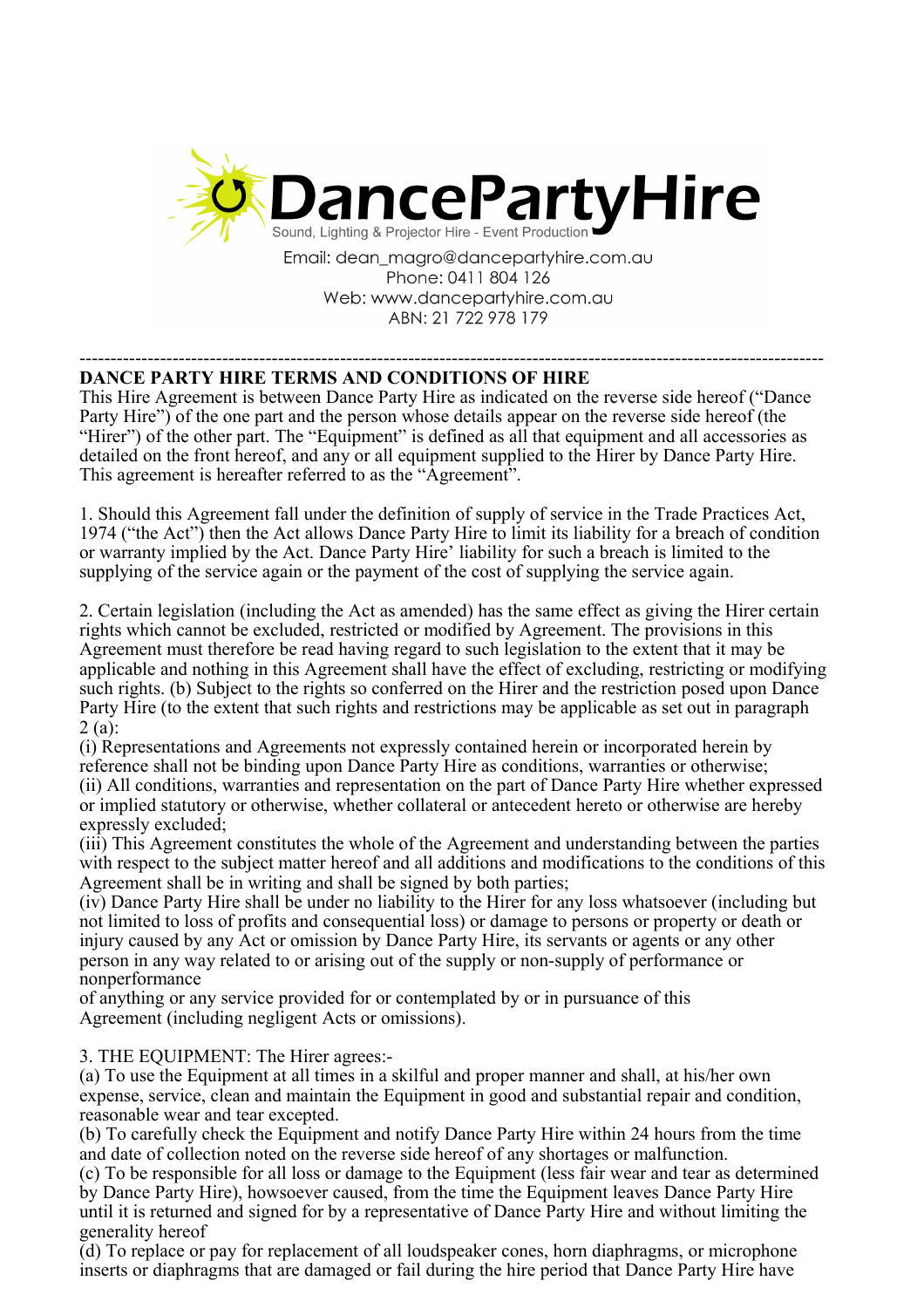judged to have failed due to misuse or over driving, or have failed and are not covered by manufacturer's warranty, as determined by Dance Party Hire.

(e) To return all leads neatly rolled as determined by Dance Party Hire with any tape or dirt removed or pay to Dance Party Hire a rerolling and/or cleaning charge of \$2.00 per lead. (f) To indemnify Dance Party Hire and keep it indemnified against any claims or Actions whatsoever and howsoever made in respect to the Equipment, the use thereof, failure or non performance of the Equipment.

(g) Dance Party Hire will supply lamps in all Equipment in working order. The Hirer undertakes to replace or pay the retail cost of lamps and styli in the Equipment that fail after the first seven days of hire. These lamps shall be of the same type as those that fail or as determined by Dance Party Hire are of a similar type. The Hirer undertakes to pay the full retail cost of any lamps that fail within the first seven (7) days of any hire.

(h) The Hirer shall not paint, deface, mark or remove any markings on the Equipment, or obscure Dance Party Hire markings or signs or labels on the Equipment. Any such marking or removal shall attract a charge of \$50 per item plus the cost to return the item to its original condition.

(i) Not to part with possession of the Equipment and not to sublet, pledge or reassign the Equipment to any other party without the written consent of Dance Party Hire.

(j) The Hirer agrees that prior to accepting the Equipment they have satisfied themselves as to the condition and state of repair, and suitability for the purpose for which they intend to use the Equipment. All specification, brands, styles, models and rates are subject to change without notice. (k) Not to affix the Equipment or any part thereof to any building or other property.

(l) To use the Equipment only in the State in which the Equipment was hired and not to move nor permit any other person(s) to move the Equipment out of the state in which it was hired without the written consent of Dance Party Hire.

4. CHARGES: A minimum of \$50.00 (fifty dollars) security bond is to be paid by the Hirer and is payable before the Hirer takes possession of the Equipment. The bond may be applied to the cost of replacement of or repair to the Equipment and any shortfall shall be recoverable from the Hirer as liquidated damages and the parties agree to rely upon this Agreement in the event of any proceedings. A service charge of \$10.00 (ten dollars) applies to hires where the total hire charge is less than \$30.00 (thirty dollars). Dance Party Hire is authorised to account to itself from the bond for the replacement cost of any Equipment not returned by the Hirer within 7 days from the due date for return and Dance Party Hire shall not be held responsible in any way for the amount so accounted or be required to account for such amount to the Hirer after that return date has expired. The Hirer further agrees:

(a) To pay promptly and without retention, all charges for hire of Equipment including government stamp duty and supply of services, all charges for damage to Equipment as determined by Dance Party Hire, and any late return charge as determined by Dance Party Hire and to make payments on time or upon oral and/or written demand by Dance Party Hire or its servants.

(b) That where the Hirer assigns the charges payable on this Agreement to another party or organisation and that organisation or party fails to pay all or part of the charges payable on this Agreement within three (3) days of demand the Hirer will accept responsibility for the payments. (c) Where the Hire Charges are determined at discount rates at less than full scheduled daily rates as published by Dance Party Hire and the Dance Party Hire Hire period is less than the hire period that qualifies for those discounted rates, then the Hirer accepts that the difference between any discounted rates charged hereon and full published scheduled rates shall be due and payable to Dance Party Hire on demand.

(d) To return the Equipment to Dance Party Hire on the return date, no later than the return time as shown on the trading hours or agreed return time. If the Equipment is returned later than the trading hours or agreed return time, the Hirer will pay an extra days hire charge for that day and an extra days hire charge for each 24 hours after the due return date.

(e) If no return time and date is stipulated in this Agreement the Equipment shall be returnable within 24 hours of demand (whether verbal or written) being made by Dance Party Hire upon the Hirer.

(f) To pay to Dance Party Hire an accounting charge for any money outstanding under this Agreement. This accounting charge shall be equal to 1.5% of the amount outstanding for each week that a payment is outstanding.

(g) To be wholly personally responsible for the conduct and performance of this Agreement and payment of all monies (or charges) due to Dance Party Hire under the terms of this Agreement, and the Hirer accepts that where the charges and monies due under this Agreement are invoiced for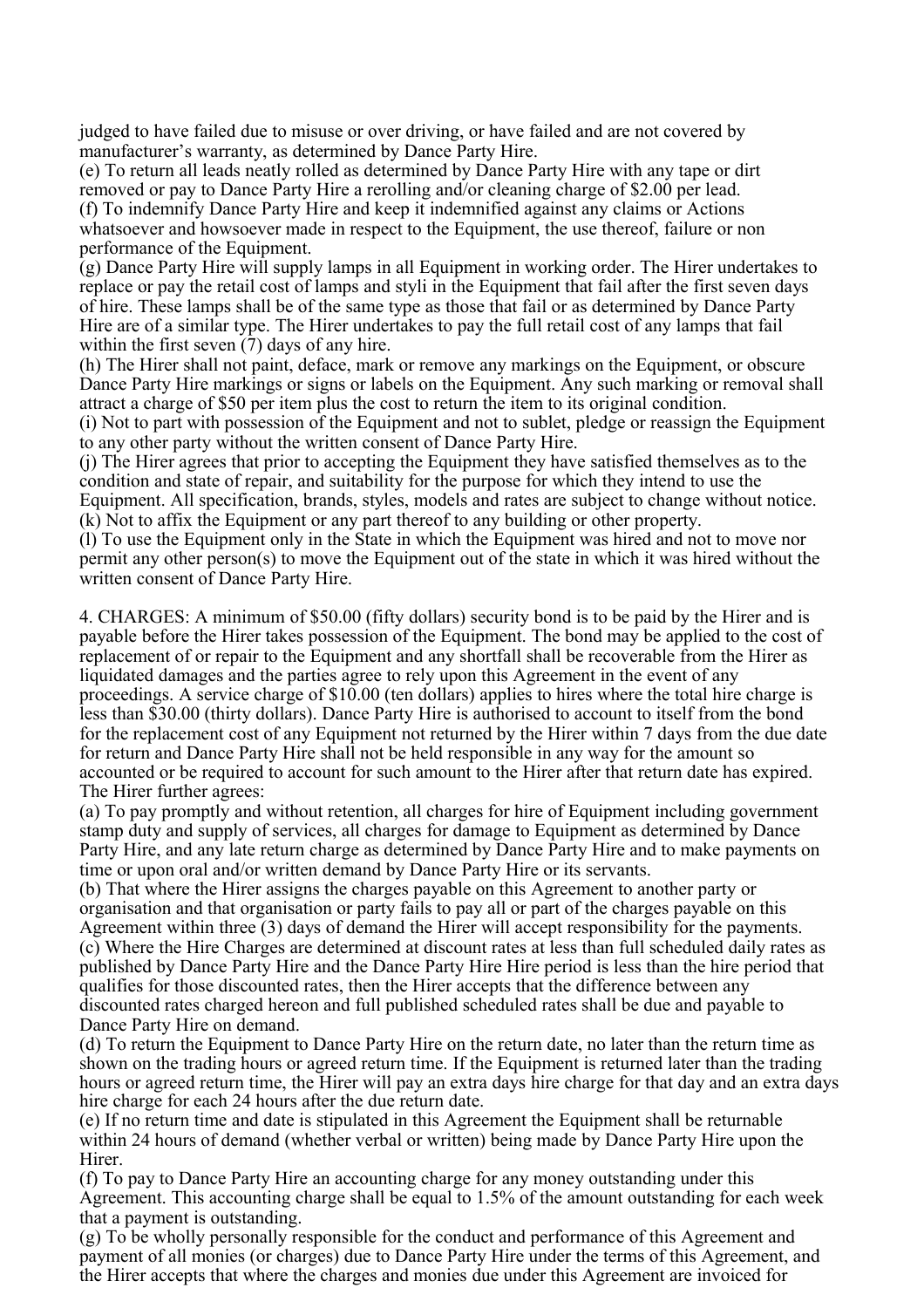payment to another party, then the Hirer shall be ultimately personally responsible for final payment of such monies to Dance Party Hire in the event the party to which the charges have been invoiced fails to pay any or all of such charges by way of default or otherwise. In signing this Agreement the Hirer is guaranteeing his/her performance for payment in full to Dance Party Hire for payment of all monies owing to it under this Agreement.

(h) To peacefully allow Dance Party Hire or any of its agents to enter any premises they believe the Equipment is in or being used in and inspect or repossess the Equipment should a condition hereon be breached or if Dance Party Hire has demanded return of the Equipment, and not bring any claim or Action against Dance Party Hire as a result of repossessing the Equipment.

(i) If the Equipment is to be returned to Dance Party Hire by a company or persons other than the Hirer then the bond balance may be released to that person and that persons receipt for same shall be a full and final discharge of Dance Party Hire for repaying the bond.

(j) To pay for the full replacement costs and/or additional hire charges if the Equipment is confiscated by but not limited to customs or government bodies.

(k) Pay Dance Party Hire for any costs incurred by the removal of the Equipment or the re-delivery of the Equipment to Dance Party Hire or its agents' premises.

(l) Not to bring or maintain or be party to or assert any action, counter claim or set off at law or in equity or at variance from or inconsistent with any of these conditions.

(m) that the Hirer's charges due to Dance Party Hire pursuant to this Agreement are not waived, and agrees to be held personally liable in the event that the indicated person, company or association fails to pay for any part of the full amount of these charges. The Hirer authorises Dance Party Hire to charge the Hirer's charge card for all charges payable under this Agreement including any shortfall or ongoing charges for which the Hirer is liable.

5. USE OF EQUIPMENT: Dance Party Hire grants to the Hirer the right to use the Equipment for a period of up to 12 (Twelve) hours with each day of hire charged. If the Hirer intends to use the Equipment for a period greater than 12 hours within any day of hire charged then the Hirer agrees to pay Dance Party Hire a proportionally greater amount for each days hire as determined by Dance Party Hire.

6. SERVICE: Dance Party Hire agrees to service or replace any Equipment that develops a fault during the hire period and is returned to the premises of Dance Party Hire by the Hirer during normal trading hours. If faulty Equipment cannot be repaired or replaced quickly during the hire period Dance Party Hire undertakes to credit the Hirer's account for a proportion of the hire charges, on the basis of the number of the hours the Equipment has been used having regard to clause 5 of this Agreement. The Hirer agrees to pay Dance Party Hire a call out fee if the Hirer or any servant of the Hirer requests Dance Party Hire to provide service to the Equipment outside of normal working hours or at a location other than the premises of Dance Party Hire. After hours and/ or on site service are services offered by Dance Party Hire separate to the hire of the Equipment and as such there is no undertaking of Dance Party Hire to provide on site or after hours service to the Hirer and there is no guarantee given or implied that an after hours or on site service will be available to the Hirer. The charges invoiced on the front of this form are for the hire of Equipment only without any after hours or on site service being offered by Dance Party Hire.

7. LOSS OR DAMAGE: The Hirer should make there own insurance arrangements. The Hirer is responsible for all loss, damage or injury suffered to any person or property, howsoever caused, and to all loss or damage to the Equipment, from the time the Equipment leaves Dance Party Hire premises, until it is returned and accepted by Dance Party Hire. The Hirer is advised to obtain public risk insurance and insurance to cover loss, damage or injury to the Equipment and all persons and property. The bond or part thereof shall be returned to the Hirer only after the Equipment has been checked and accepted by Dance Party Hire - no correspondence shall be entered into. The Hirer assumes full responsibility for all loss or damage to the Equipment including but not limited to: (i) Loss and/or damage occasioned by theft or misappropriation by the Hirer and/or but not limited to his/her employees, servants, agents and drivers; (ii) Loss and/or damage by confiscation or detention by Customs officials or other authorities; (iii) Loss and/or damage arising from wear and tear, gradual deterioration, moth, vermin, woodworm or from any process of cleaning, repairing, dyeing or restoring Equipment; (iv) Loss and /or damage arising from electrical mechanical derangement; (v) Breakage of transistors and other components in electronic Equipment; (vi) Any consequential loss and /or consequential damage; (vii) Loss and/or damage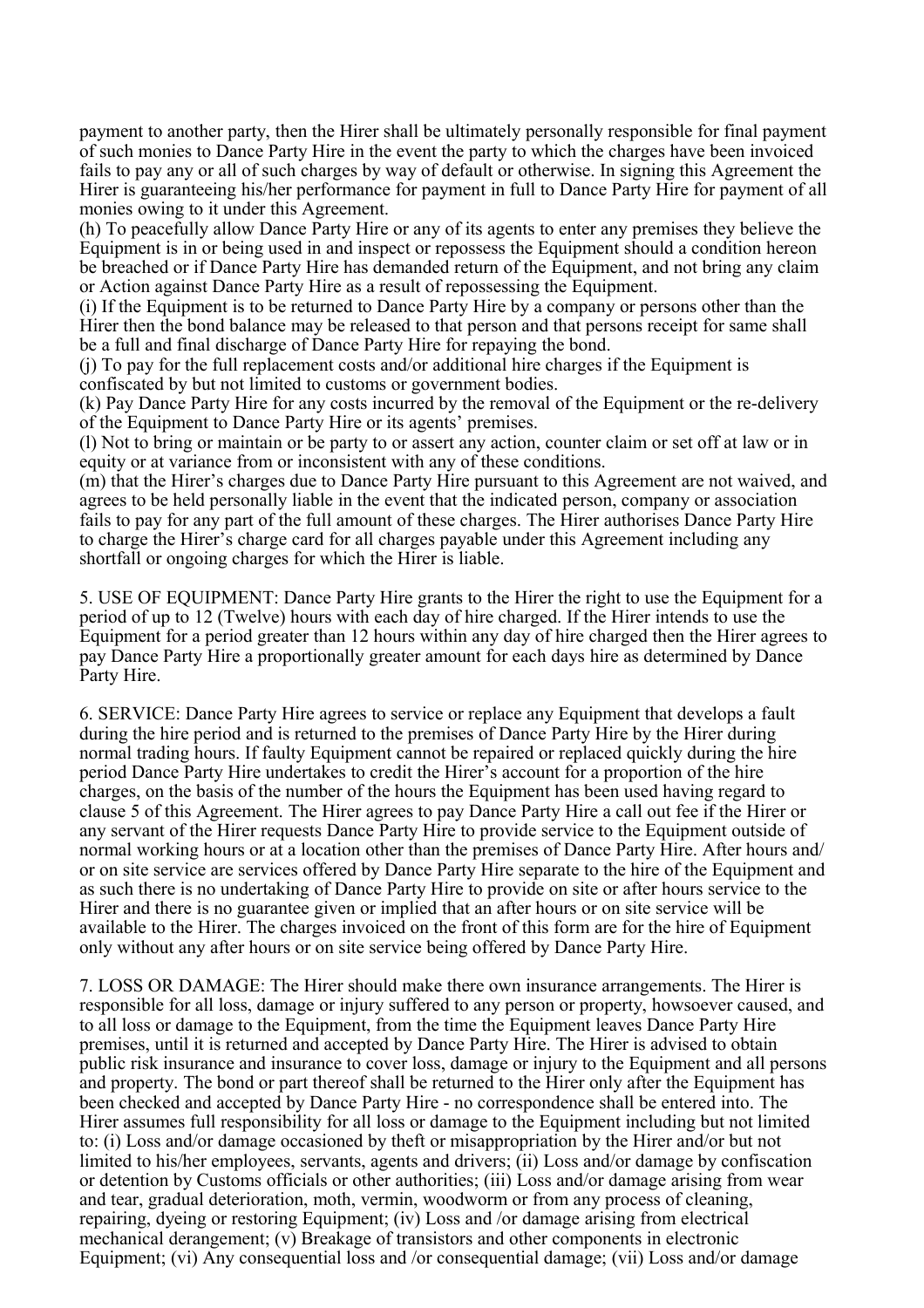caused by climatic and/or atmospheric conditions and/or extremes of temperature; (ix) Loss and/or damage caused by theft or vandalism from locked and/or unlocked premises or motor vehicles  $( x )$ Loss and/or damage to the Equipment occasioned through Transportation of the Equipment by persons other than the Hirer; (xi) Loss and/or damage to the Equipment due to any method of transportation used in either delivering the Equipment to the Hirer or in the returning of the Equipment to the premises of Dance Party Hire including but not limited to couriers; (xii) Loss and/ or damage to the Equipment occasioned through the use of, but not limited to, portable power supplies, generators or any power source.

8. TERMINATION: Upon default by the Hirer for any reason Dance Party Hire may terminate this Agreement and demand the return of the Equipment at any time by giving written notice of the termination to the Hirer or any person on the premises where the Equipment is kept or is being used.

9. DELIVERY, PICK UP AND OPERATOR: Delivery, installation, operation, on site service, pull down and collection charges are all costed separately to equipment hire rates and such charges are quoted on the basis of free, unhindered access at any time suitable to Dance Party Hire and it is the Hirers responsibility to ensure that the Dance Party Hire personnel and vehicles has a clear path to the delivery site. Where Dance Party Hire agrees to delivery and/or collect the Equipment at a nominated address, the Hirer agrees to reimburse Dance Party Hire at a minimum charge of \$0.70 per 1km driven to and from Marsden Park for any additional costs that Dance Party Hire incurs should the Dance Party Hire driver(s) and/or operators be unable to complete the delivery or collection of the Equipment for any reason whatsoever within sixty minutes from their arrival to the nominated address. The client must be present at the agreed delivery time, any outstanding payments is required before any delivery's are unloaded or set up, if the client isn't present at the agreed delivery time, Dance Party Hire will contact the client and will wait 20 minutes from the point of contact, if the client isn't present after 20 minutes Dance Party Hire will cancel the booking and all deposit won't be refunded. The client must give 24 hour's notice of any changes to their hire, Dance Party Hire may not be able to commit to any time/date changes due to other clients that maybe booked on the same day.

10. IDENTIFICATION: All hirers must be over the age of 18 years. Some types of equipment will not be hired to persons under the age of 24 years. All Hirers are required to provide three (3) forms of identification including:- 1. A current NSW picture Drivers Licence or Equivalent NSW Photo ID, as determined by Dance Party Hire; 2. Current Passport or signed Bank issued Credit Card or ATM card; 3. Telephone, Electricity, Bank Statement or equivalent as determined by Dance Party Hire which verify the Hirer's full name and current NSW address. Required identification must be provided when collecting the equipment or receiving a delivery. Dance Party Hire reserves the right to request additional identification or information and a third party reference. Dance Party Hire will not hire equipment to any person who fails to provide required identification.

11. Dance Party Hire reserves the right to refuse to hire its equipment to any person or entity without showing cause.

12. CANCELLATION: Unless otherwise agreed bookings cancelled within 10 (ten) days from the booking date incur a cancellation fee equal to 10% of the hire charge for each day that the notice of cancellation or postponement is less than 10 days prior to the booking date. Cancellations must be notified in writing. The total hire charge is payable before the Hirer takes possession of the Equipment. All payments received may be applied to any applicable cancellation charges and any shortfall shall be recoverable from the Hirer as liquidated damages.

13. SECURED BOOKINGS: Bookings are secured by paying the hire fee in advance of the booking date. The hire fee is fully refundable in the event Dance Party Hire is unable to supply equipment as ordered. Bookings secured by advance payment have priority over unsecured bookings. A booking without payment of the hire fee is "unsecured" and is not binding on Dance Party Hire.

14. COPYRIGHT: The Hirer agrees to indemnify Dance Party Hire against any claims or charges in relation to the use of copyright material.